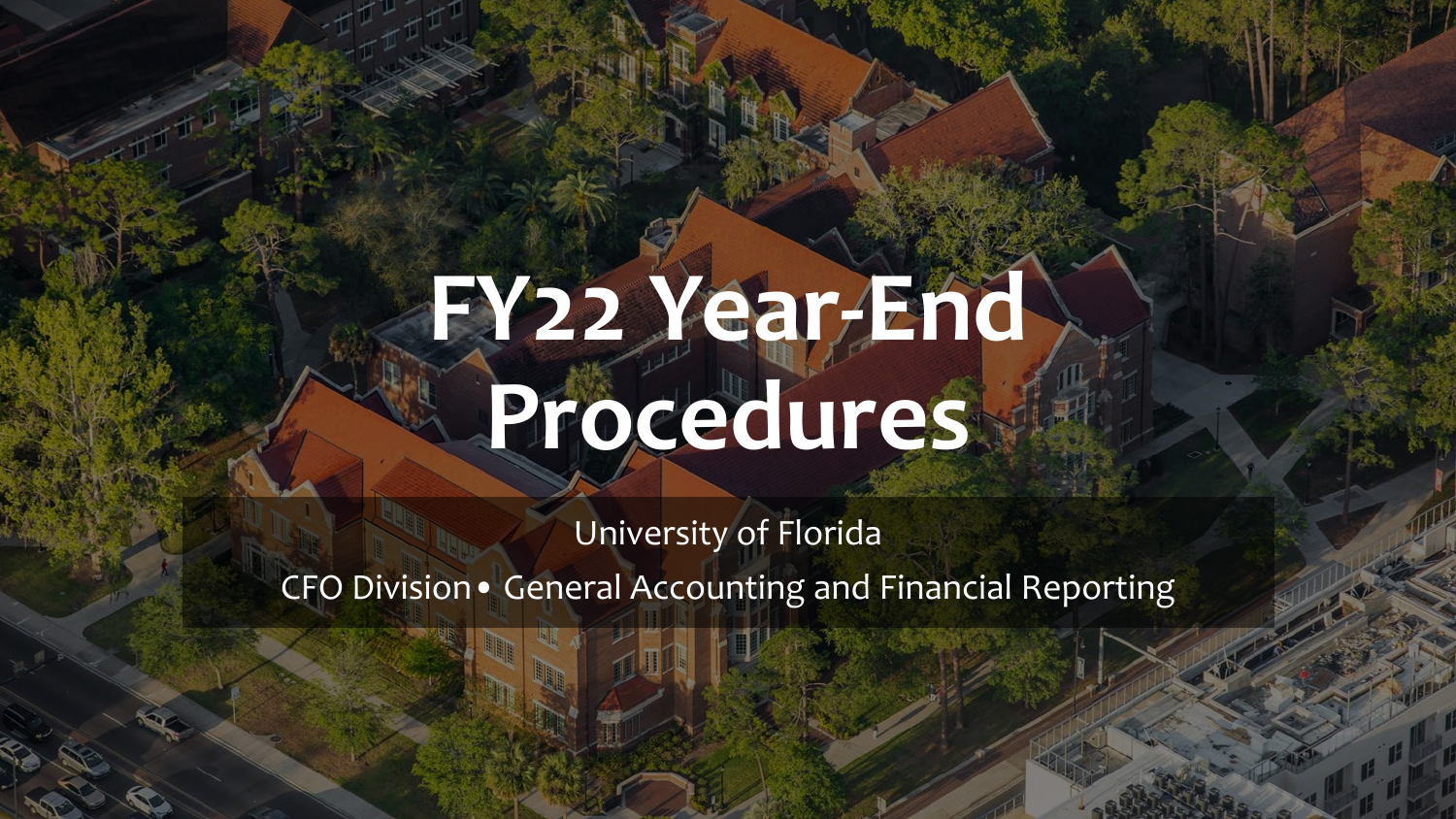#### **Critical Dates**

- Friday, June 10, 2022 Deadline to request new Department ID, Flex, and SOF for use in current fiscal year
- Monday, June 10, 2022 Deadline to request new payroll combination codes for use in current fiscal year
- Thursday, June 23, 2022 Last day to create FY22 journal entries for Appropriation funds 101-109 and funds 192 & 196
- Friday, July 1, 2022 Last day to create FY22 journal entries for all funds other than Appropriation
- Monday, July 11, 2022 Inventory Information due to General Accounting and Financial Reporting for select units.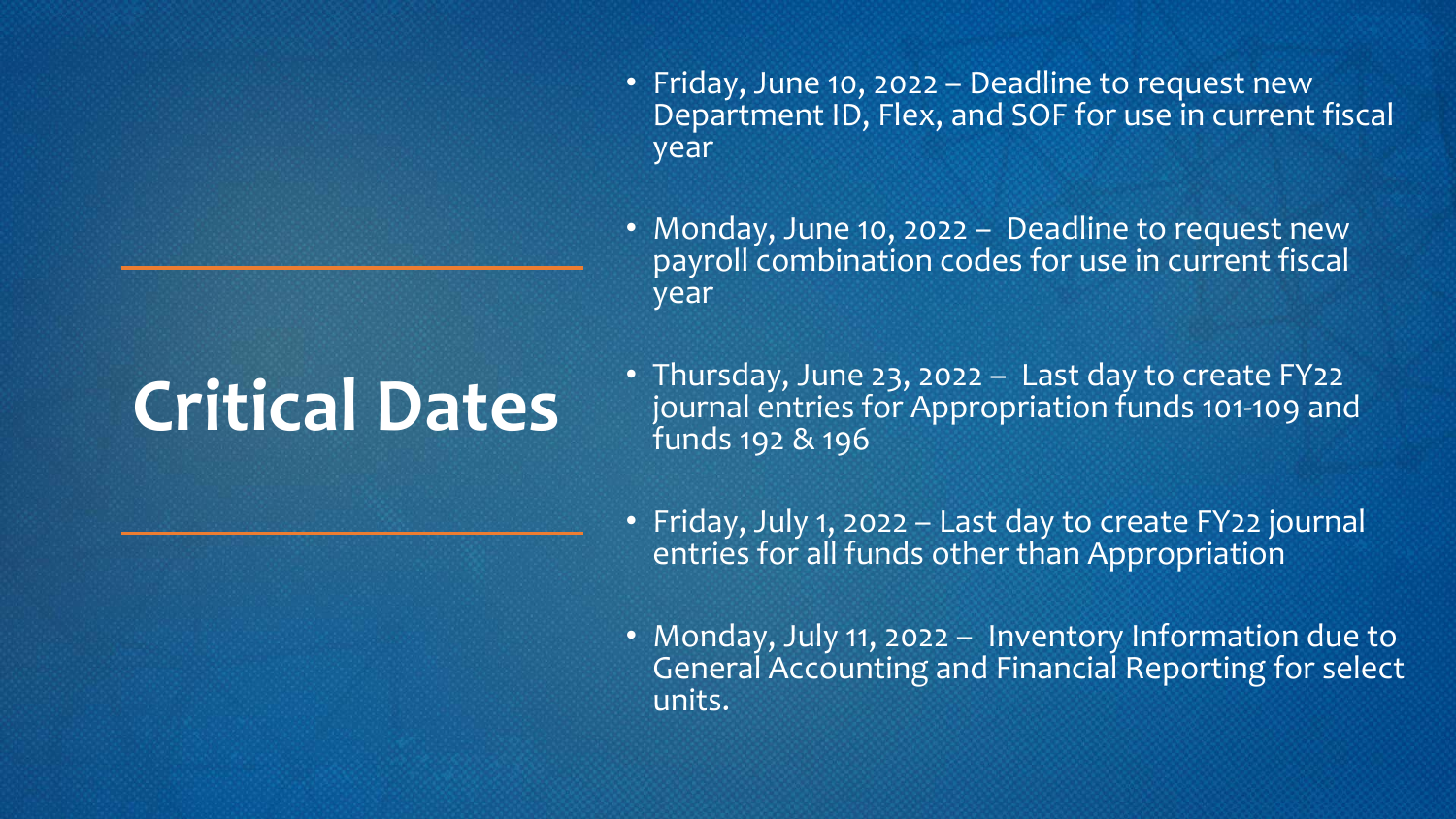## **Importance of Critical Dates**

- New chartfields take a few days to process and must be activated in MyUFL before the other June deadlines for procurement, disbursement, and payroll.
- New Combination Codes have to be in MyUFL before the rollover of the payroll distribution to FY23 on June 17th.
- The first deadline for journal entries on appropriation funds ensures that the correct balances are carried forward to FY22.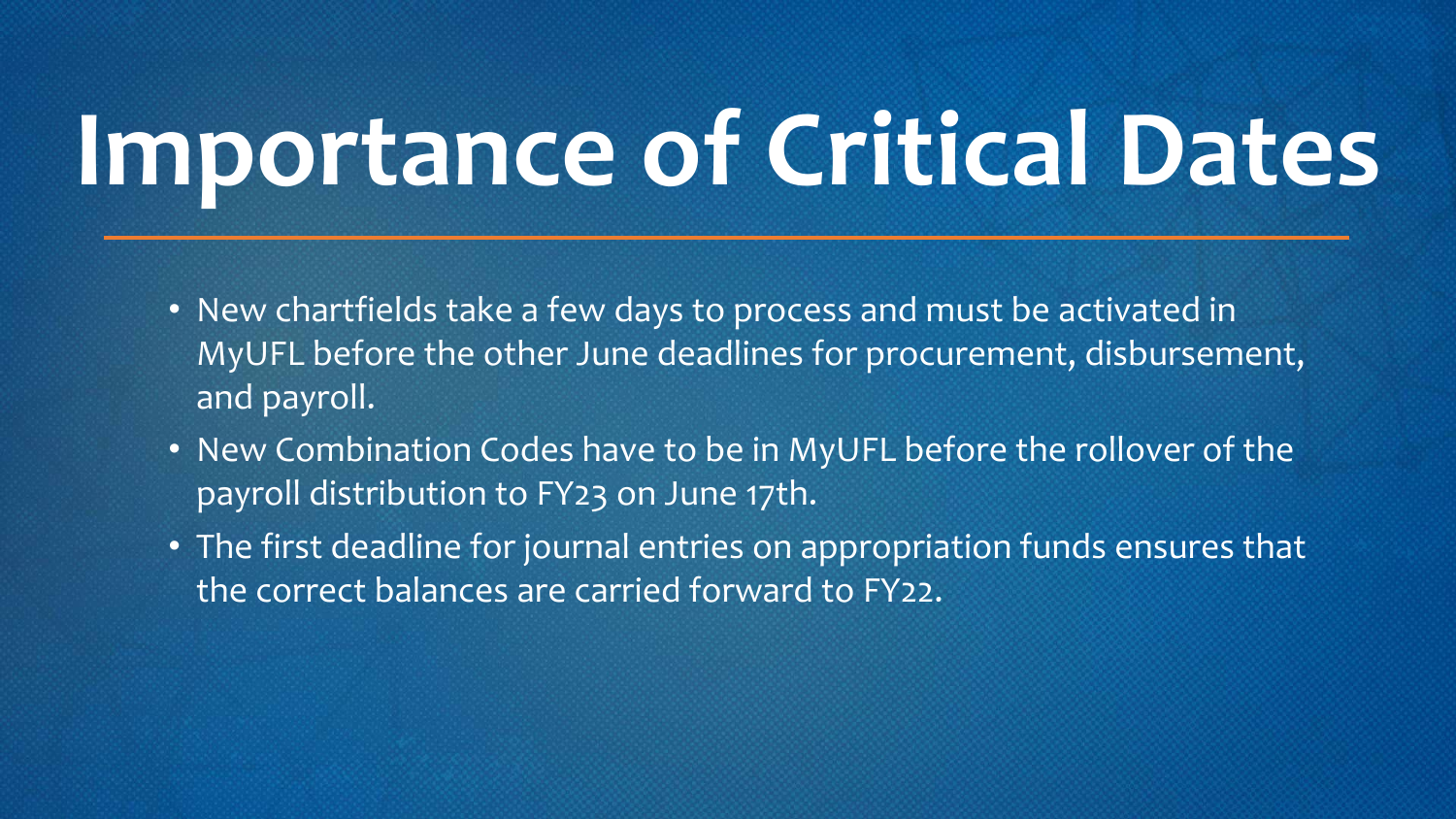#### **Helpful Tips**

Ensure you have reconciled your department's transactions and if corrections (E2E) are needed process them in May and early in June.

Schedule your internal billing transactions (E2R) earlier in June.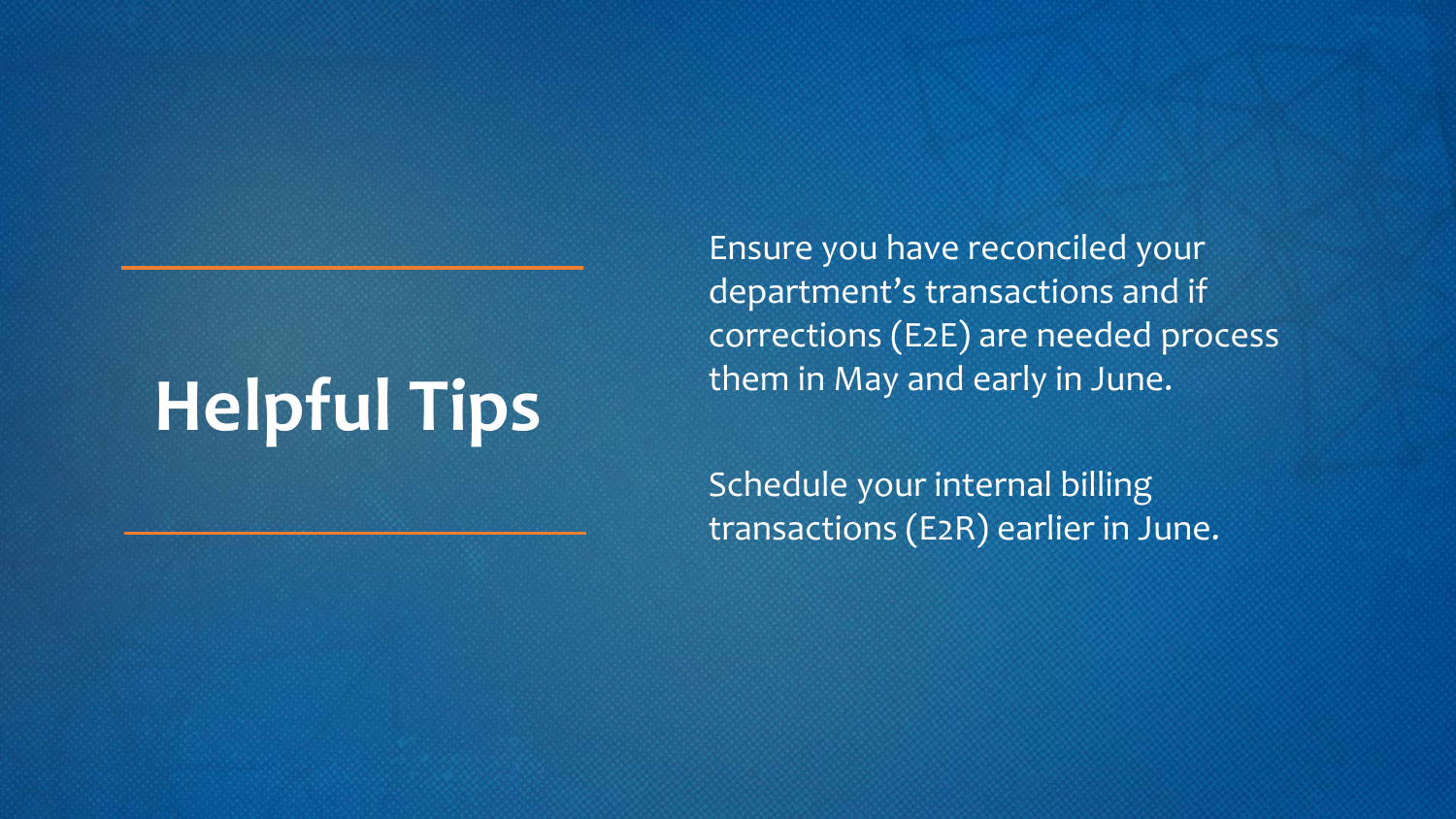## **Helpful Resources**



[Department request: https://www.fa.ufl.edu/wp-content/uploads/2019/04/New-](https://www.fa.ufl.edu/wp-content/uploads/2019/04/New-Department-ID-Request-Form.xlsx)**Department-ID-Request-Form.xlsx**

Forms **Flex request: <https://www.fa.ufl.edu/wp-content/uploads/2019/04/DeptFlex-Request.xlsx>**

> **[Combination Codes request: https://www.fa.ufl.edu/wp](https://www.fa.ufl.edu/wp-content/uploads/2019/04/Combination-Code-Request-Form.xlsx)content/uploads/2019/04/Combination-Code-Request-Form.xlsx**



**Journals: <https://www.fa.ufl.edu/directives/processing-a-journal-entry/>**

Guides **Inventories:<https://www.fa.ufl.edu/directives/year-end-inventory-procedures/>**